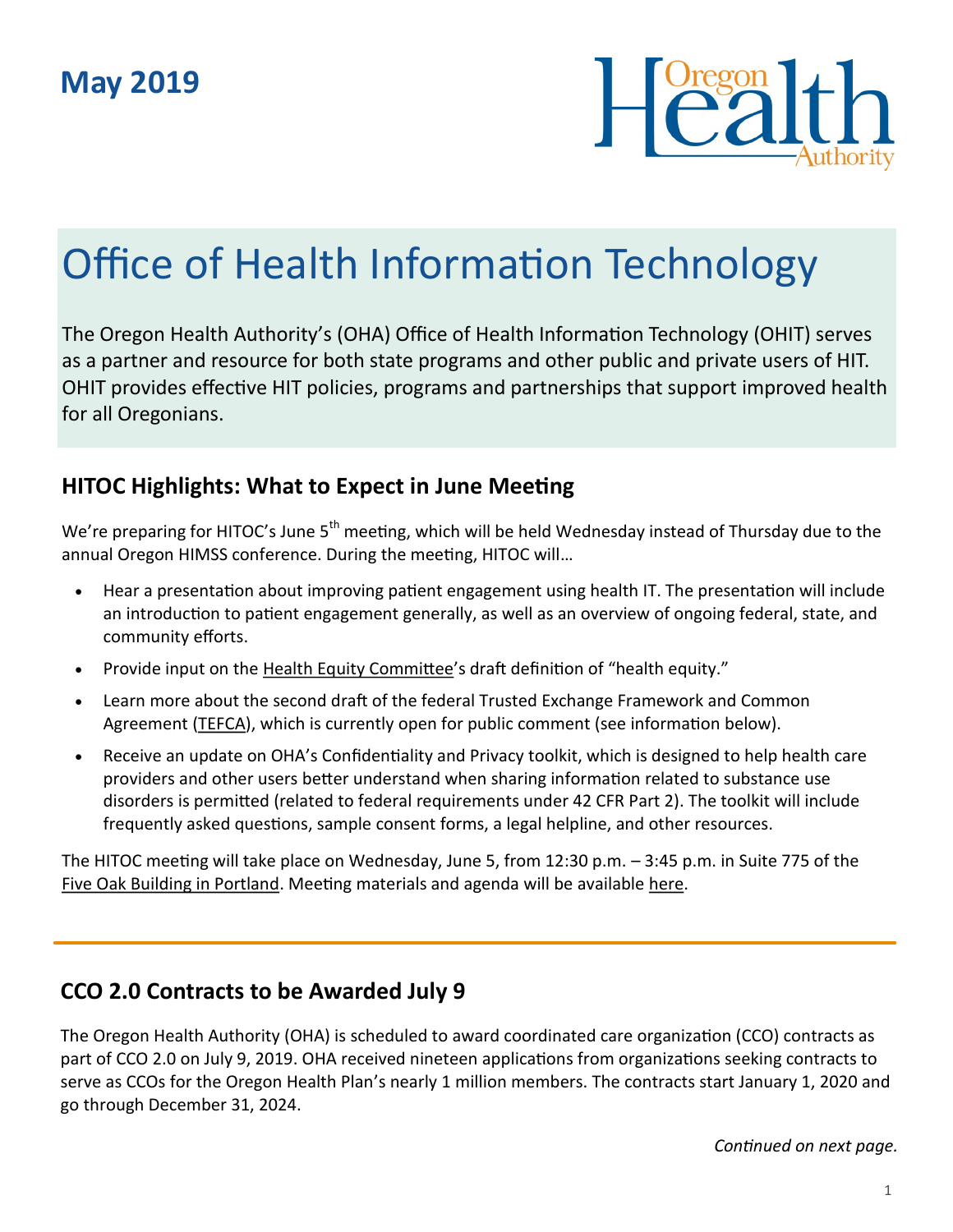# **May 2019**



#### *Continued from previous page.*

New in CCO 2.0 is a health IT roadmap requirement. The roadmaps will outline activities, milestones, and timelines each CCO plans to follow as it utilizes health IT to achieve its goals. Each year, the CCOs will update their roadmaps to keep OHA apprised of their progress and receive guidance.

Each roadmap will cover four primary content areas:

- CCO participation in Health IT partnerships with the HIT Commons and OHA's HIT Advisory Group
- CCO support for electronic health record adoption
- CCO support for health information exchange including hospital event notifications
- CCO use of health IT for value-based payments and population health management

#### [Learn more about these content areas >](https://www.oregon.gov/oha/OHPB/CCODocuments/08-CCO-RFA-4690-0-Attachment-9-HIT-Questionnaire-Final.pdf)

[Get the latest on CCO 2.0 >](https://www.oregon.gov/oha/OHPB/Pages/CCO-2-0.aspx)

#### **TEFCA Comments Due June 17**

On April 19, 2019, the U.S. Department of Health and Human Services (HHS) released Draft 2 of the Trusted Exchange Framework and Common Agreement (TEFCA). The draft outlines a common set of principles, terms, and conditions to support the development of a Common Agreement that would help enable nationwide exchange of electronic health information across disparate health information networks. **The HHS is requesting public comment on the following areas – comments are due June 17, 2019**.

- **The Trusted Exchange Framework (TEF) Draft 2:** A common set of principles that are designed to facilitate trust between health information networks (HINs) and by which all HINs should abide in order to enable widespread data exchange. These principles are the foundational concepts that guide the development of the Common Agreement.
- **The Minimum Required Terms and Conditions (MRTCs) Draft 2:** These are the mandatory terms and conditions that Qualified Health Information Networks (QHINs) voluntarily agree to follow. The Common Agreement would include the MRTCs, as well as additional required terms and conditions developed by an industry-based Recognized Coordinating Entity (RCE).
- **The QHIN Technical Framework (QTF) Draft 1:** This document is incorporated by reference in the Common Agreement. It details the technical and functional components for exchange among QHINs.

[Learn more and provide feedback >](https://www.healthit.gov/topic/interoperability/trusted-exchange-framework-and-common-agreement)